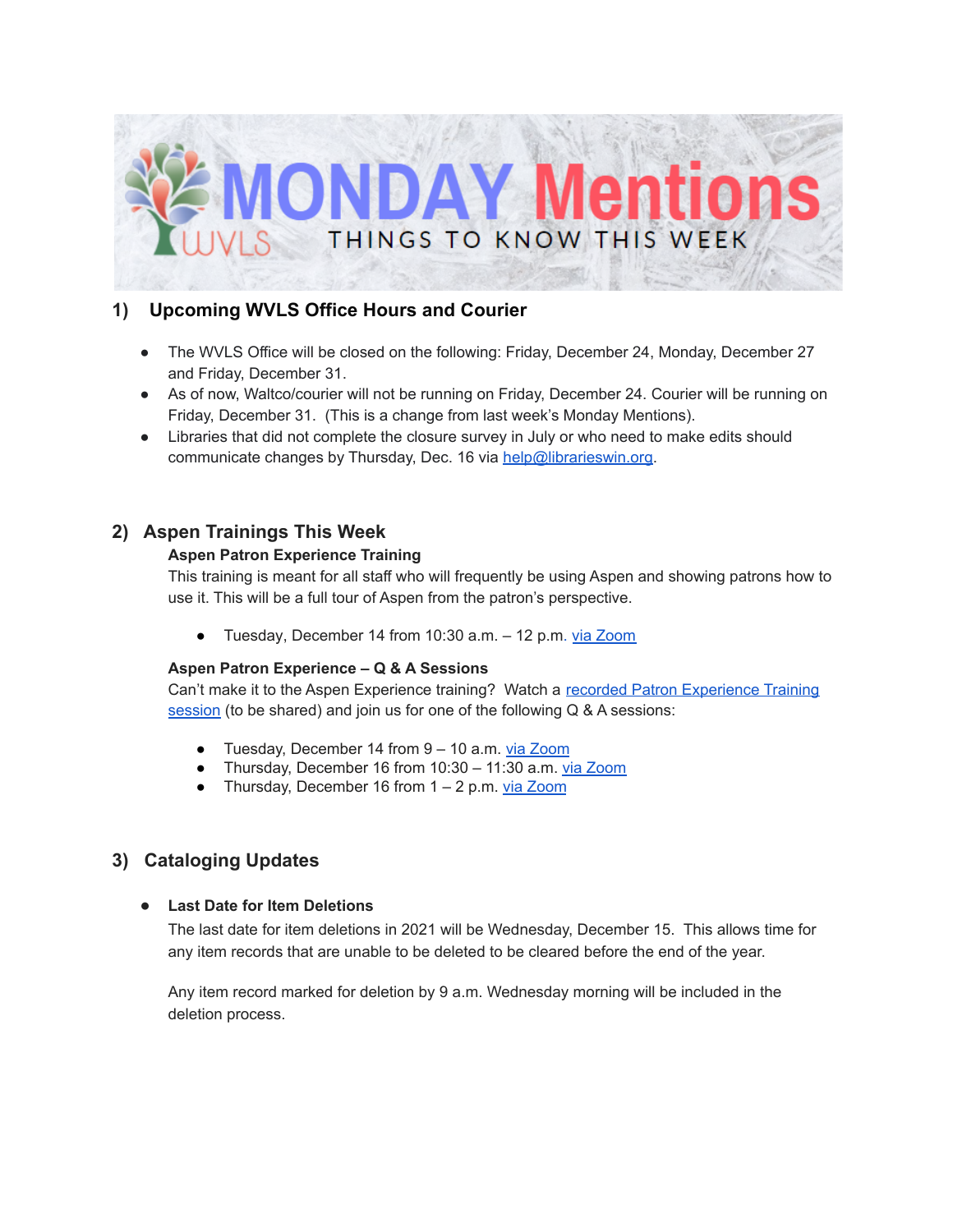#### **● Outsourcing of Bibliographic Records Without Subject Headings**

A file will be sent to Backstage on Friday, December 17. While this file is being processed, please do not edit existing bibliographic records in Sierra until an all clear is given by WVLS staff.

Cataloging that can be done:

- New Bibliographic Records from Z39.50 or MARC Alerts can be saved into Sierra and item records can be attached to these new records
- Item records can be added to existing bibliographic records
- Edits can be made to existing item records

Questions should be directed to Rachel Metzler at [rmetzler@wvls.org.](mailto:rmetzler@wvls.org)

## **4) This Week's Webinars**

- [Connecting](https://www.eventbrite.com/e/business-connecting-the-whys-registration-190687259727) the Whys: Cultivating a Healthy Workplace Culture 12 p.m. on Tuesday, Dec. 14
- [Challenged](https://us02web.zoom.us/webinar/register/WN_8zD-8HMXRUKIDAuD1PF9Hw) Books at Your Library: Managing and Addressing Censorship Attempts 10 a.m. on Wednesday, Dec. 15
- Mental Health [Practices](https://www.eventbrite.com/e/learning-lab-mental-health-practices-for-the-virtual-world-registration-190662746407) for the Virtual World 12 p.m. on Wednesday, Dec. 15
- Preparing for a First [Amendment](https://us02web.zoom.us/webinar/register/WN_FukyfMnaSvGF4lPnZSuVxg?timezone_id=America%2FChicago) Audit 9 a.m. on Thursday, Dec. 16

# **5) OverDrive Training Opportunity**

OverDrive is hosting a webinar next week on innovative ways to talk to your patrons about our digital library. Registration is required. **"Mythbusting with OverDrive"** will be held at 1 p.m. on Thursday, December 16. The webinar will share simple, effective tips and resources to encourage all users to give digital a try. This session will benefit public library and K-12 school staff who work with end users, as well as anyone responsible for the success of their digital collection. [Register](https://overdrive.zoom.us/webinar/register/WN_PK3pnP6dSLm12wS46zMS_w?utm_source=sfmc&utm_medium=email&utm_content=webcast_20211208) here.

### **6) Reminders**

### ● **Call for Applicants for Facilitator Training**

As part of the 2022 LSTA-funded project Libraries Talk About Race, the Wisconsin IDEA (Inclusion, Diversity, and Equity in Action) Team invites library staff to apply to participate in virtual Facilitation Training, which will occur February 3.

Facilitation Training is a two-hour training provided by The People [Company.](https://secure-web.cisco.com/1EaTAf7ZDuUHEtGXk0191fqikqgsRHubxhohVH062CwC4xje_iebnIrUFWepdhdNluUU5-sEEUxgvXqw11oLQKqtdmxA1XhmMT90t9ru6BIljpVhl5MPDDt6g8em-mgjf84IqBf7mfyVZ2U1JBQxT42GB-qbvLJ7itXNQLe1Pim4_MKXNx5xxhzGGGGk-fRMyWpdWsD41PXAXqs247sne2Rlk8Vxai18FVQwHywLNrWbudObt1TkDw8t5G1AhY9SL_51ox8nOyrsqe2LFGKRDr_D_eBquajJskDERpoAefN60WupHJVyoYqbmXEYtaWOh/https%3A%2F%2Fppl-co.com%2F) The goal is to prepare a group of Wisconsin library staff to facilitate group discussions about race. Several of those trained will have the opportunity to facilitate discussions with other library workers about upcoming webinars (in February, March, and April of 2022).

If you are interested in applying, please take a look at the [information](https://docs.google.com/document/d/1QDFjWrkkqMuhb38XDg3Wngb2nTMWaGwP9oAto8N8fBY/edit) sheet, and [apply](https://docs.google.com/forms/d/e/1FAIpQLSfRtkPnYDz_LS0gwcVNYnJZ5DlTJyOvYoZwfY5YQ-6r4keb7A/viewform) for your spot by Wednesday, January 5. Selected participants will be notified by Monday, January 10.